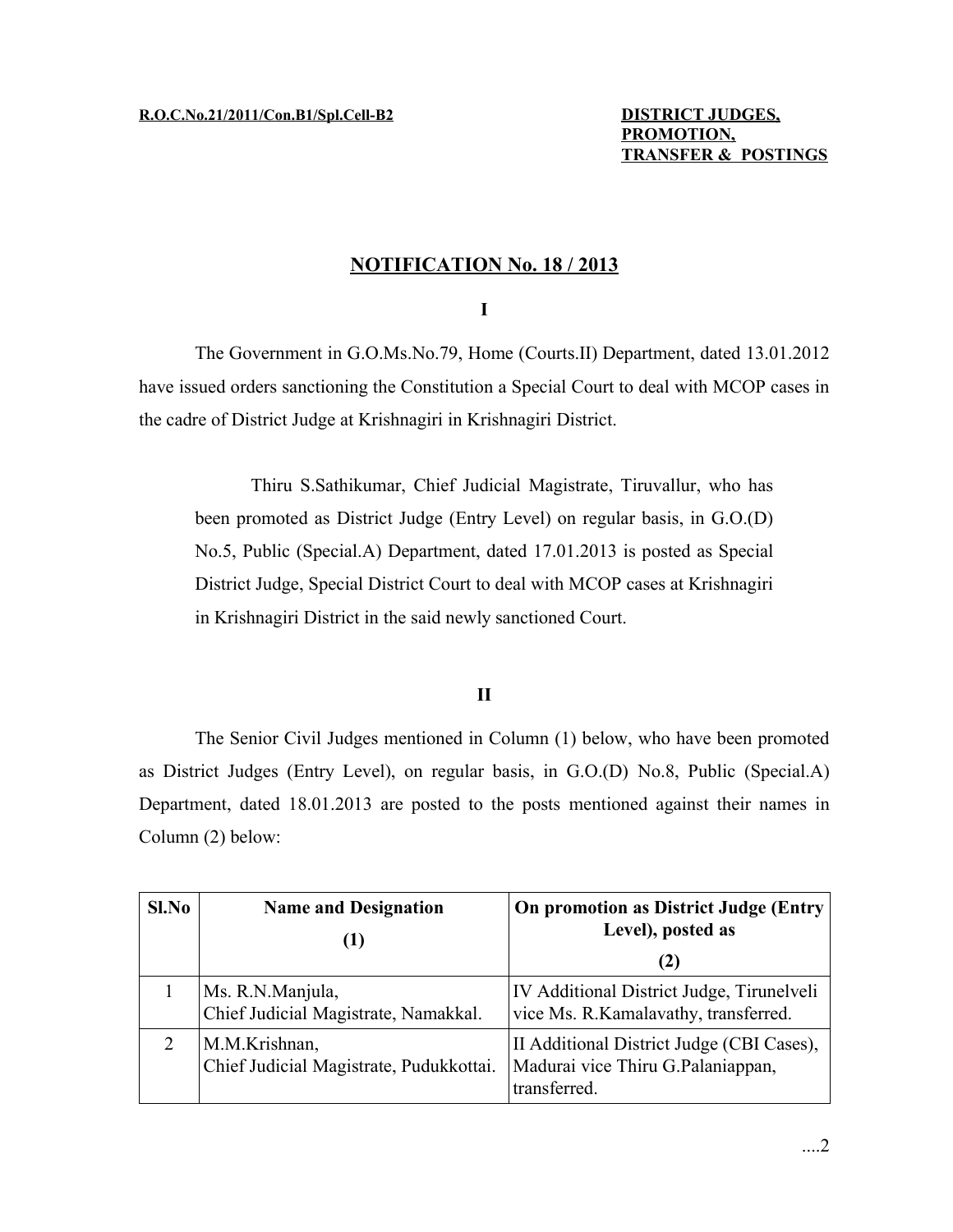## -2-

**III** The District Judges mentioned in Column (1) below are transferred and posted to the posts mentioned against their names in Column (2) below:

| Sl.No | <b>Name and Designation</b>                                                                            | <b>Transferred and posted as</b>                                                              |
|-------|--------------------------------------------------------------------------------------------------------|-----------------------------------------------------------------------------------------------|
|       | (1)                                                                                                    | (2)                                                                                           |
| 1     | Thiru A.Devasahayam,<br>Sessions Judge,<br>Mahalir Neethimandram, Tirunelveli.                         | Principal District Judge, Namakkal in<br>the existing vacancy.                                |
| 2     | Thiru.G.Palaniappan,<br>II Additional District Judge (CBI Cases),<br>Madurai.                          | XVIII Additional Judge,<br>City Civil Court, Chennai in the<br>existing vacancy.              |
| 3     | Thiru.M.Mony,<br>Judge, I Addl. Special Court for Exclusive<br>Trial of cases under NDPS Act, Chennai. | V Additional Judge (TADA),<br>City Civil Court, Chennai in the<br>existing vacancy.           |
| 4     | Ms. R.Kamalavathy,<br>IV Additional District Judge, Tirunelveli.                                       | III Additional District Judge,<br>Tirunelveli vice Thiru P. Dhanabal,<br>transferred.         |
| 5     | Thiru P. Dhanabal,<br>III Additional District Judge, Tirunelveli.                                      | II Additional District Judge (PCR),<br>Tirunelveli vice<br>Thiru T.S.Nandakumar, transferred. |
| 6     | Thiru T.S.Nandakumar,<br>II Additional District Judge (PCR),<br>Tirunelveli.                           | I Additional District Judge,<br>Tirunelveli in the existing vacancy.                          |

DATED: 31.01.2013. REGISTRAR GENERAL

HIGH COURT, MADRAS. Sd/- G.CHOCKALINGAM,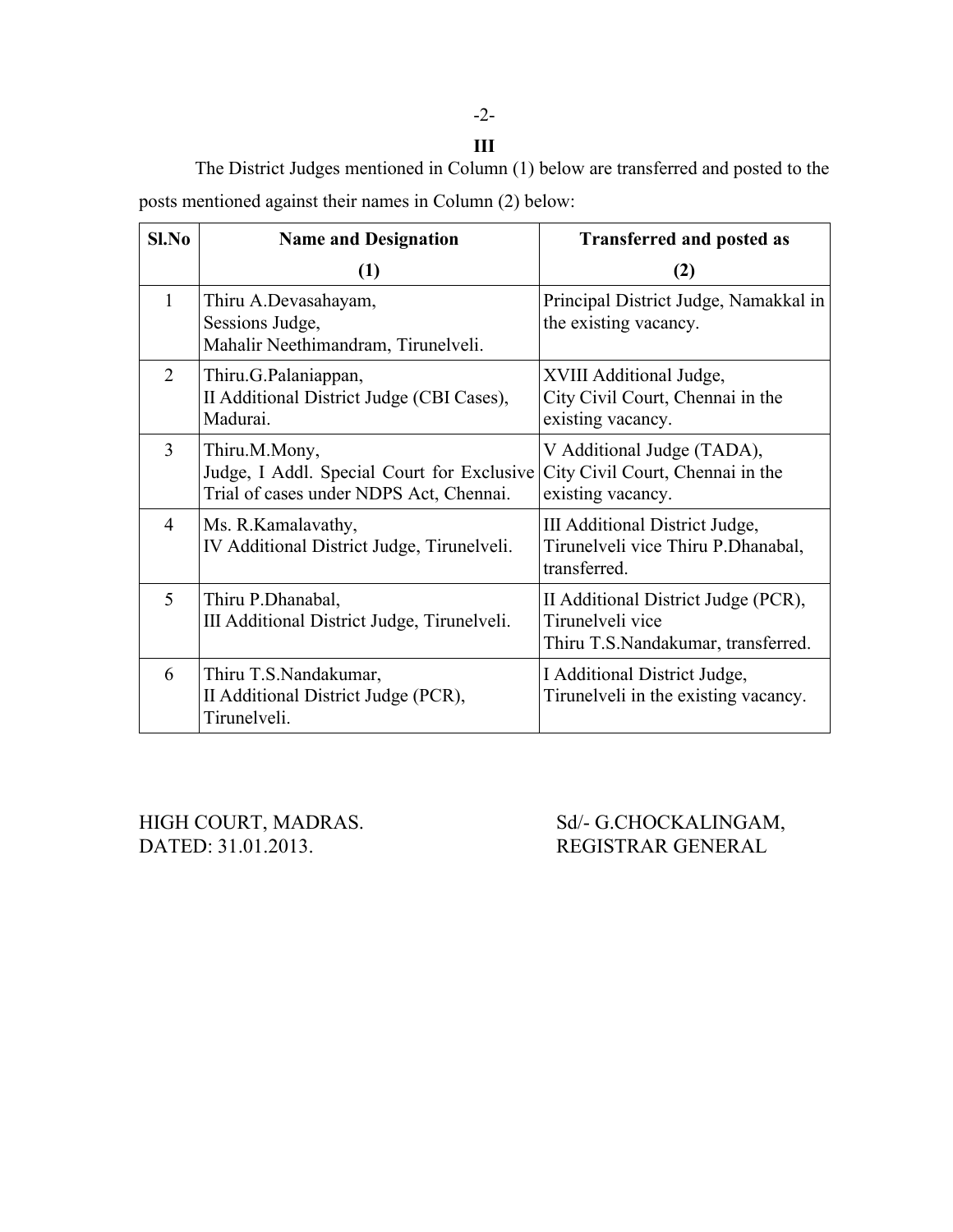### **R.O.C.No.122-A/2013-B2 SENIOR CIVIL JUDGE, TRANSFER & POSTING**

### **NOTIFICATION No. 19 / 2013**

The Government in G.O.Ms.No.79, Home (Courts.II) Department, dated 13.01.2012 have issued orders sanctioning the Constitution a Special Court to deal with MCOP cases in the cadre of Senior Civil Judge at Krishnagiri in Krishnagiri District.

Thiru P.Asokan, Additional Special Judge, Krishnagiri is transferred and posted as Special Sub Judge, Special Sub Court to deal with MCOP cases at Krishnagiri in Krishnagiri District in the said newly sanctioned Court.

DATED: 31.01.2013. REGISTRAR GENERAL

HIGH COURT, MADRAS. Sd/- G.CHOCKALINGAM,